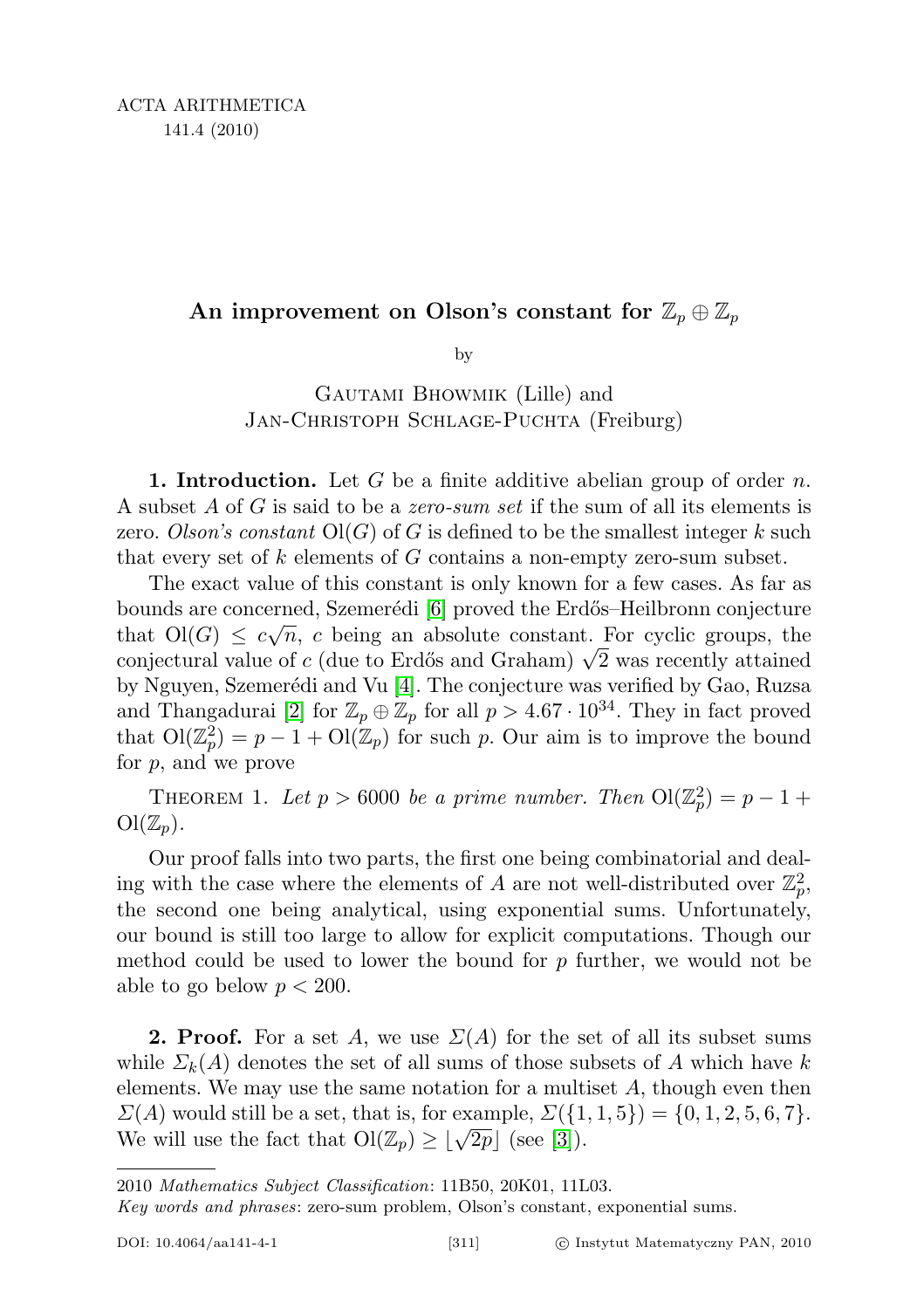The following is due to Dias da Silva and Hamidoune [\[1\]](#page-7-3) which for the case  $k = 2$  was a conjecture of Erdős–Heilbronn.

<span id="page-1-1"></span>LEMMA 1. Let  $A \subseteq \mathbb{Z}_p$  be a set, and k an integer in the range  $1 \leq k$  $\leq$  |A|. Then

$$
|\Sigma_k(A)| \ge \min(p, k(|A| - k) + 1).
$$

<span id="page-1-2"></span>In particular, if  $|A| \ge \ell := \lfloor \sqrt{4p-7} \rfloor + 1$ , and  $k = \lfloor \ell/2 \rfloor$ , then  $\Sigma_k(A) = \mathbb{Z}_p$ . LEMMA 2. For  $A, B \subseteq \mathbb{Z}_p$  we have  $|A + B| \ge \min(p, |A| + |B| - 1)$ .

The following result was proven by Olson [\[5,](#page-7-4) Theorem 2].

<span id="page-1-3"></span>LEMMA 3. Let  $A \subseteq \mathbb{Z}_p$  be a set with all elements distinct and  $|A| = s$ . Suppose that for all  $a \in A$ ,  $-a \notin A$ ; in particular,  $0 \notin A$ . Then

$$
|\Sigma(A)| \ge \min\left(\frac{p+3}{2}, \frac{s(s+1)}{2} + \delta\right),\,
$$

where

$$
\delta = \begin{cases} 1, & s \equiv 0 \pmod{2}, \\ 0, & s \equiv 1 \pmod{2}. \end{cases}
$$

We will prove the following, which is slightly stronger than our initial claim.

<span id="page-1-0"></span>THEOREM 2. Let  $A \subseteq \mathbb{Z}_p^2$  be a zero-sum free set of size  $p - 2 + O(\mathbb{Z}_p)$ . Then there exists a subgroup  $U \cong \mathbb{Z}_p$  such that  $|A \cap U| = \mathrm{Ol}(\mathbb{Z}_p) - 1$ , and all other elements of A are contained in one coset of U.

Theorem [2](#page-1-0) implies Theorem [1,](#page-0-0) since if  $A \subseteq \mathbb{Z}_p^2$  were a zero-sum free set with  $|A| = p - 1 + O(\mathbb{Z}_p)$ , then deleting one point we would obtain a set as described in Theorem [2.](#page-1-0) Hence, for each  $x \in A$  we see that  $A \setminus \{x\}$  is contained in one subgroup and one coset of this subgroup, both of which may depend on x. In particular, for  $\text{Ol}(\mathbb{Z}_p) > 2$ , that is,  $p \geq 5$ , there is a unique subgroup containing more than two elements, and there is a unique coset of this subgroup containing more than one element, hence the choice of the subgroup and the coset does not depend on  $x$ , that is,  $A$  itself is contained within one subgroup and a coset of this subgroup. But then A obviously has a zero-sum.

For the rest of the article we fix a set A of size  $p-2+O(\mathbb{Z}_p)$ , for which no subgroup U as in the above theorem exists.

Our aim now is to show that A contains a zero-sum.

For an affine subspace  $x + U$  and a set B we define  $N(x, U, B) = |B \cap$  $(x+U)$  and set  $M = M(A) = \max_{x,U} N(x, U, A)$ . For a subgroup  $U < \mathbb{Z}_p^2$ with  $|U| = p$ , we denote by  $\pi_U : \mathbb{Z}_p^2 \to \mathbb{Z}_p$  a surjection with kernel U. Note that this map is not unique but any such choice serves our purpose.

Similar to Gao, Ruzsa and Thangadurai we begin by reducing the size of M. On the one hand, the result below is slightly better than [\[2,](#page-7-1) Lemma 3.4]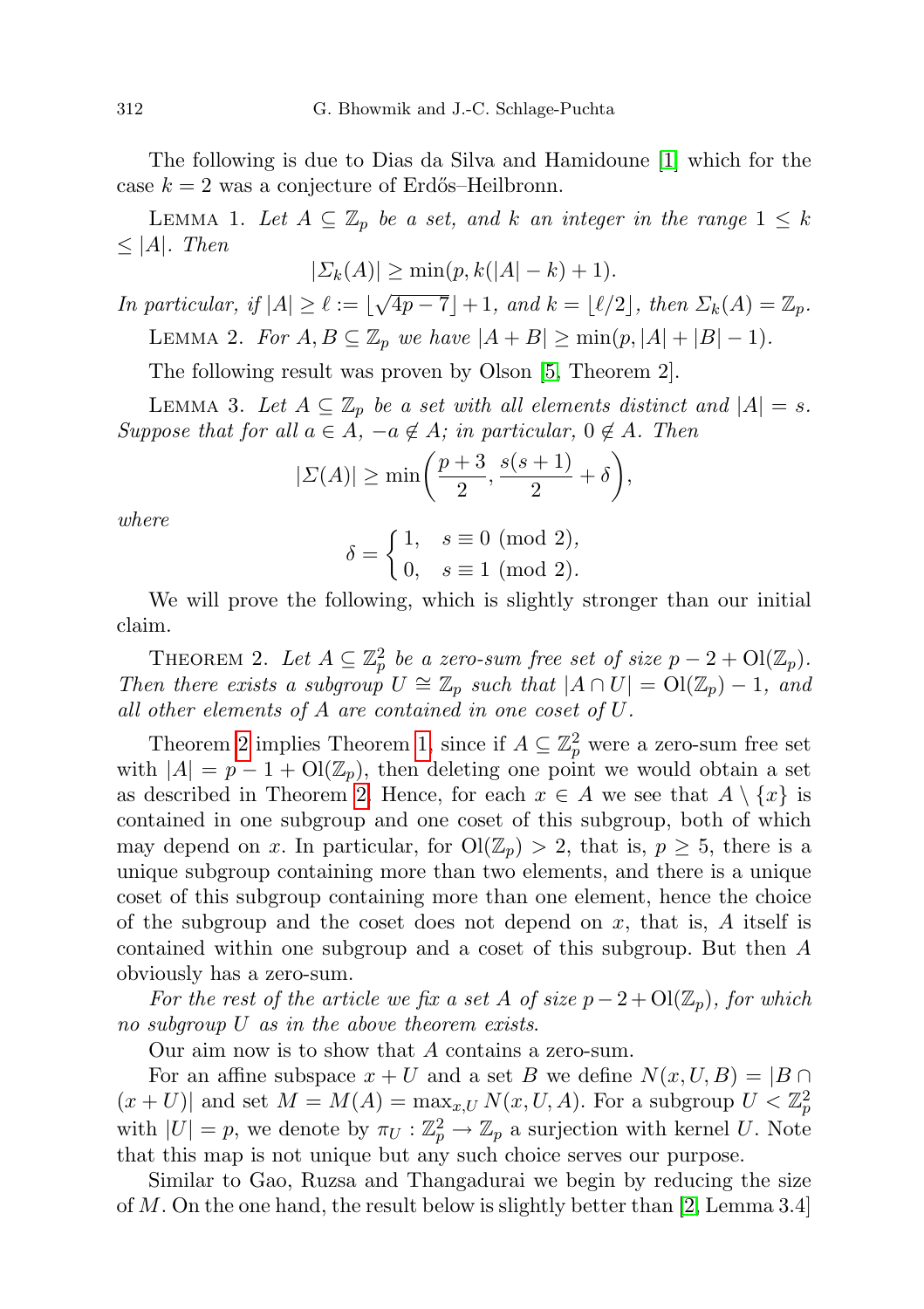and [\[2,](#page-7-1) Lemma 3.5], since here the set A under consideration is smaller in cardinality by 1; on the other hand, our bound on  $p$  is worse, for the sake of considerable simplification of the proof.

LEMMA 4. Suppose that  $M \geq 2p/5$  and  $p > 100$ . Then A contains a zero-sum.

*Proof.* Let U be a subgroup for which the maximum of  $N(x, U, A)$  is attained and set  $B = A \cap (x + U)$  and  $\ell = |A \cap U|$ . Let V be a subgroup with  $\langle U, V \rangle = \mathbb{Z}_p^2$ . We have  $M - 3 > p/3$  for all  $p > 45$ . Thus Lemma [1](#page-1-1) shows that for  $3 \leq k \leq M-3$ , we have  $\Sigma_k(\pi_V(B)) = \mathbb{Z}_p$ , hence if we can represent 0 as a subset sum of  $\pi_U(A)$  using between 3 and  $M-3$  elements from  $B$ , then we can choose the elements in  $B$  in such a way that we obtain a zero-sum in  $\mathbb{Z}_p^2$ . In particular, if we can choose six points  $\{x_1, \ldots, x_6\}$ from B such that  $\Sigma(\pi_U(A \setminus \{x_1,\ldots,x_6\})) = \mathbb{Z}_p$ , we can construct a zerosum in  $\pi_U(A)$  which contains  $x_1, x_2, x_3$  but not  $x_4, x_5, x_6$ . Then by suitably replacing certain points chosen in  $B$  we obtain a zero-sum in  $A$  using between 3 and  $M-3$  elements in B. Set  $A'=A\setminus (U\cup \{x_1,\ldots,x_6\})$ . Then  $|A'|=$  $p+\mathrm{Ol}(\mathbb{Z}_p)-2-(\ell+6).$  If  $\ell \geq \mathrm{Ol}(\mathbb{Z}_p)$ , we already obtain a zero-sum in  $A\cap U$ , while for  $\ell \leq \text{Ol}(\mathbb{Z}_p) - 7$ , we find  $|A'| \geq p-1$ , and we have  $\Sigma(\pi_U(A')) = \mathbb{Z}_p$ . Hence, we only have to consider the case  $\text{Ol}(\mathbb{Z}_p) - 6 \leq \ell \leq \text{Ol}(\mathbb{Z}_p) - 1$  and  $p - 7 \leq |A'| \leq p - 2.$ 

Suppose that in  $\pi_U(A')$  we can find six pairs  $(x_i, y_i)$  such that  $x_i \neq \pm y_i$ . Then from Lemma [2](#page-1-2) we obtain

$$
|\Sigma(\pi_U(A'))|
$$
  
\n
$$
\geq \min(p, |\Sigma(\pi_U(A') \setminus \{x_1, y_1, \dots, x_6, y_6\})| + \sum_{i=1}^{6} (|\Sigma(\{x_i, y_i\})| - 1)\right)
$$
  
\n
$$
\geq \min(p, p - 18 + 6 \cdot 3) = p,
$$

and our claim follows in this case. If there are six elements in  $A'$  which are neither in  $x + U$  nor in  $-x + U$ , we can find such pairs by taking one such element and one element in B. If there are three elements in  $-x + U$ , we take three elements in  $-x+U \cap A$  and three in  $x+U \cap A$ , that is, we find a zero-sum in  $\pi_U(A)$  using three elements in B. Hence, it only remains to consider the case that there are at most two elements in  $A\cap(-x+U)$ , and at most five elements  $a \in A$  with  $\pi_U(a) \notin \{\pm x, 0\}$ , in particular,  $M \geq p-8$ . If  $\pi_U(A)$  contains a zero-sum which uses some, but not all, elements of  $\pi_U(B)$ , we can obtain  $p-8$  different elements in U as subset sums of  $A \setminus U$ . Since  $|A \cap U| \ge O(|\mathbb{Z}_p| - 6 > 8$  for  $p > 100$ , one of these sums can be combined with some element in  $A \cap U$  to form a zero-sum. Since  $|A \setminus U| \geq p-1$  the only possibility to avoid this situation is when all elements of  $A \setminus U$  are in one coset of  $U$ , but this situation was excluded from the outset. Hence, our claim follows in any case.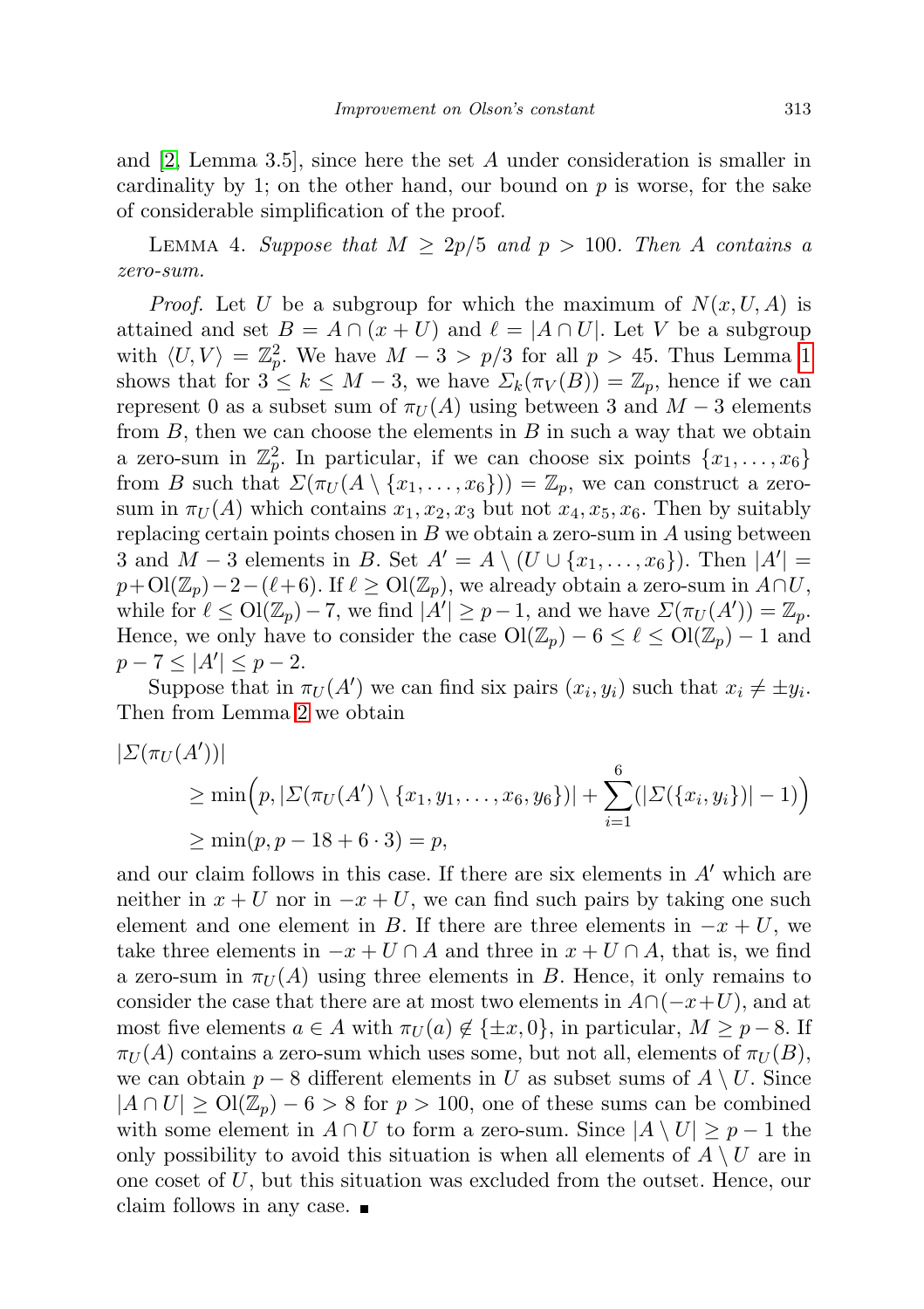Hence, to prove Theorem [2](#page-1-0) it suffices to show that for  $p \geq 6000$  any set A with  $|A| = p - 2 + O(\mathbb{Z}_p)$  and  $M < 2p/5$  contains a zero-sum.

The following is the main technical result of the combinatorial part.

<span id="page-3-0"></span>LEMMA 5. Let U be a non-trivial subgroup, and  $B \subseteq A$  a set. Let  $x_1, \ldots, x_p$  be representatives of  $\mathbb{Z}_p^2/U$ . Suppose that the multi-set  $\pi_U(B)$ represents each element of  $\mathbb{Z}_p$  as a (possibly empty) subset sum, and that

$$
\sum_{i} \lfloor N(x_i, U, A \setminus B)/2 \rfloor \lceil N(x_i, U, A \setminus B)/2 \rceil \ge p - 1.
$$

Then A contains a zero-sum.

*Proof.* In each set  $(A \setminus B) \cap (x_i + U)$  we choose all subsets of size  $\lfloor N(x_i, U, A \setminus B)/2 \rfloor$  and add them up. By Lemma [1](#page-1-1) we obtain at least  $\left[ N(x_i, U, A \setminus B)/2 \right]$   $\left[ N(x_i, U, A \setminus B)/2 \right] + 1$  elements in  $\mathbb{Z}_p^2$  in this way, each of which has the same image under  $\pi_U$ . By Lemma [2](#page-1-2) and the assumption we find that there exists some x such that every element of  $x+U$  is a subset sum of  $A \setminus B$ . On the other hand, there is a subset of B with sum contained in  $(-x) + U$ , hence we can combine a subset sum of B with a subset sum of  $A \setminus B$  to obtain a zero-sum.

Now we shall repeatedly apply this lemma to reduce the size of the numbers  $N(x, U, A)$ .

LEMMA 6. Suppose that  $p > 120$  and  $2p/5 \ge M \ge \lfloor \sqrt{4p-7} \rfloor + 1$ . Then A contains a zero-sum.

*Proof.* Let U be a subgroup such that there exists some x with  $N(x, U, A)$  $= M$ . We choose a set C of size  $\lfloor \sqrt{4p-7} \rfloor + 1$  elements in one coset, and set  $B = A \setminus (C \cup \pi^{-1}(0))$ . Since U contains at most  $\mathrm{Ol}(\mathbb{Z}_p) - 1$  elements, we have  $|B| \ge p - 2\sqrt{p} - 1$ . Consider the multi-set  $\overline{B} = \pi_U(B)$ . By assumption,  $\overline{B}$  contains no element with multiplicity  $\geq 2p/5$ , hence in  $\overline{B}$  we can find a B contains no element with multiplicity  $\geq 2p/5$ , hence in B we can find a system of  $p/5-2\sqrt{p}-1$  disjoint subsets containing three different elements, that is, we find  $p/5 - 2\sqrt{p} - 1$  subsets containing three different elements, that is, we find  $p/5 - 2\sqrt{p} - 1$  subsets containing two different elements which are not inverse to each other. We apply Lemma [3](#page-1-3) to these pairs and obtain

$$
p \ge |\Sigma(\overline{B})| \ge \min(p, 3(p/5 - 2\sqrt{p} - 1) + p - 2(p/5 - 2\sqrt{p} - 1))
$$
  
=  $\min(p, (6/5)p - 2\sqrt{p} - 1) = p$ ,

where we used  $p > 120$ . Hence, we can apply Lemma [5](#page-3-0) to obtain our claim.

We now combine Lemma [5](#page-3-0) with an estimate for exponential sums to obtain a criterion for our theorem to hold which is numerically applicable.

<span id="page-3-1"></span>LEMMA 7. Let  $p > 800$  be a prime number. Let  $A \subseteq \mathbb{Z}_p^2$  be a subset with  $|A| = p-2+O(\mathbb{Z}_p)$ . For a subgroup  $U \cong \mathbb{Z}_p$  fix a complement V, and define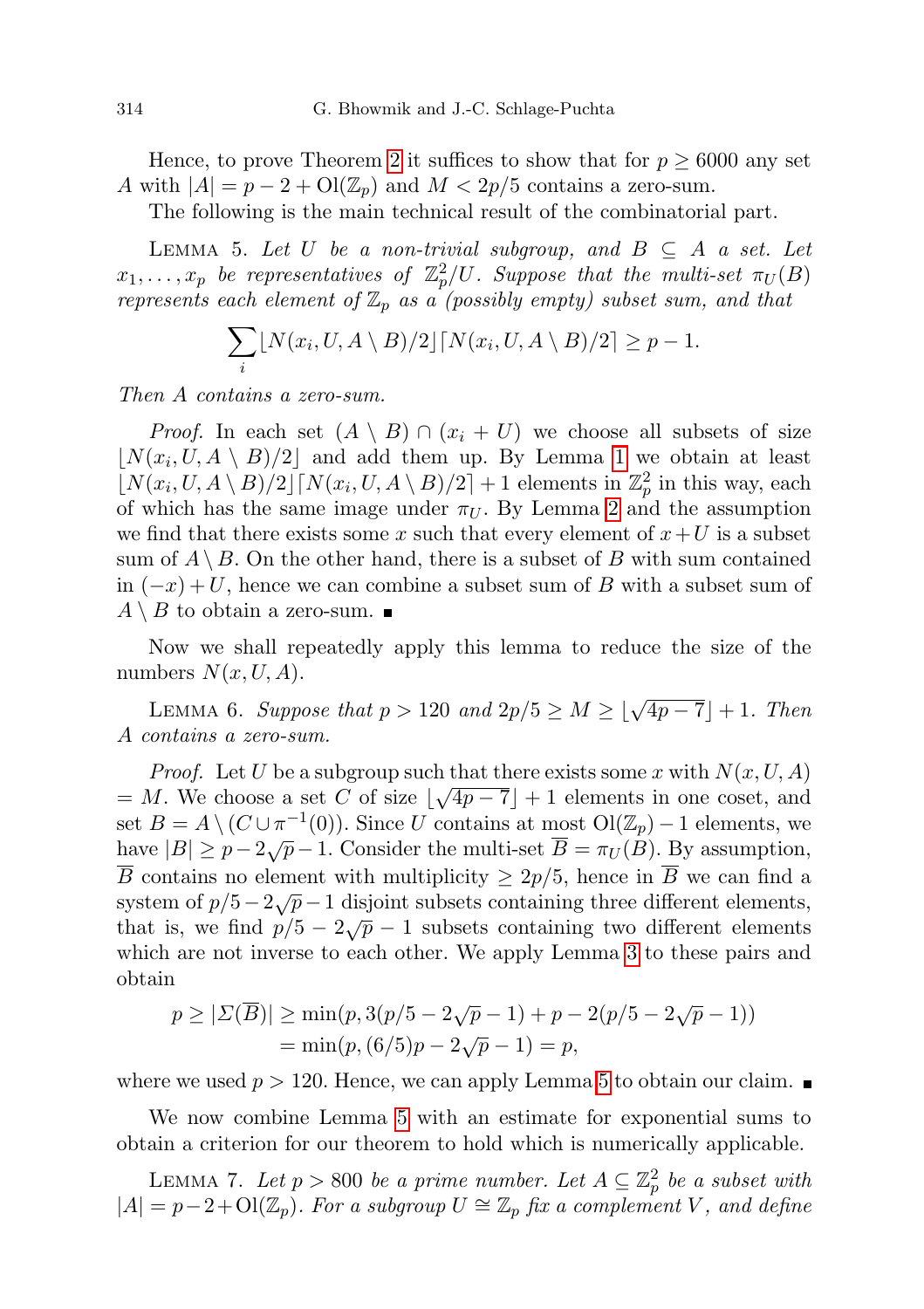$\lambda_j^U = N(j, U, A)$ , where j is viewed as an element of V via the isomorphism  $\mathbb{Z}_p \cong V$ . Suppose that one of the following two conditions holds true.

(1) There exists a subgroup U such that the following holds true. Denote by J the set of indices j such that  $\lambda_j$  is odd. Suppose there exists a set of integers  $I \subseteq \mathbb{Z}_p$ , disjoint from J, such that  $\lambda_i \geq 1$  for all  $i \in I$ ,  $\Sigma(I \cup J) = \mathbb{Z}_p$ , and  $\sum_i \lfloor \lambda_i^*/2 \rfloor \lceil \lambda_i^*/2 \rceil \geq p-1$ , where

$$
\lambda_i^* = \begin{cases} \lambda_i - 1, & i \in I, \\ \lambda_i, & otherwise. \end{cases}
$$

(2) For all subgroups U and all isomorphisms  $\mathbb{Z}_p \cong V$  we have the bound

$$
\prod_{j=0}^{p-1} \left| \cos \frac{j\pi}{p} \right| ^{\lambda_j} \le \frac{1}{p^2}.
$$

Then A contains a zero-sum.

Proof. We begin by proving that the first assumption is sufficient. The idea of the proof is to partition A into two subsets  $A_1, A_2$  such that  $\Sigma(A_1)$ contains a coset of U, while  $\pi_U(\Sigma(A_2)) = \mathbb{Z}_p$ . To achieve the first goal we consider not all subset sums of  $A_1$ , but only those which contain precisely  $\lfloor \lambda_i^*/2 \rfloor$  or  $\lfloor \lambda_i^*/2 \rfloor + 1$  summands in  $\pi_U^{-1}$  $U^{-1}(U).$ 

More precisely, we set  $x = \sum i[\lambda_i^*/2]$ . Since  $\Sigma(I) + \Sigma(J) = \mathbb{Z}_p$ , we can choose a subset of  $I \cup J$  adding up to  $-x$ ; let  $I', J'$  be the intersection of this set with I and J, respectively. Set  $C_k = \pi_U^{-1}$  $U^{-1}(k) \cap A$  and, for every  $i \in I'$ , choose an element  $x_i \in C_i$ . If we choose subsets  $A_k \subseteq C_k$  with  $|A_k| = \lfloor \lambda_k^*/2 \rfloor$ for  $k \notin J'$ , and  $|A_k| = \lfloor \lambda_k^*/2 \rfloor + 1$  for  $k \in J'$ , and  $x_k \notin A_k$  for  $k \in I'$ , then

$$
s = \sum_{i \in I'} x_i + \sum_{k=0}^{p-1} \sum_{a \in A_k} a
$$

is an element in  $U$ . To prove that  $A$  contains a zero-sum, it suffices to show that by choosing the sets  $A_k$  in all possible ways, all elements in U can be obtained. The number of subset sums obtained by varying  $A_k$  depends on the index k as follows: For  $k \in J'$  this quantity is

$$
|\Sigma_{\lfloor \lambda_k^*/2 \rfloor + 1}(C_k)| = |\Sigma_{\lceil \lambda_k^*/2 \rceil}(C_k)| = |\Sigma_{\lfloor \lambda_k^*/2 \rfloor}(C_k)|,
$$

since for  $k \in J'$  we know that  $\lambda_k^*$  is odd. By Lemma [1](#page-1-1) this quantity is bounded below by  $\lfloor \lambda_k^*/2 \rfloor \lceil \lambda_k^*/2 \rceil + 1$ . If  $k \in I'$ , the number of possible sums is now  $|\Sigma_{\lfloor \lambda_k^*/2\rfloor}(C_k \setminus {\{x_k\}})|$ , which by the definition of  $\lambda_i^*$  has the same lower bound. If k is neither in  $I'$  nor in  $J'$ , we also obtain the same lower bound.

Applying the Cauchy–Davenport inequality we see that we obtain a zerosum provided that  $\sum_{k} \lfloor \lambda_k^*/2 \rfloor \lceil \lambda_k^*/2 \rceil \geq p-1$ . Thus, the first condition is sufficient.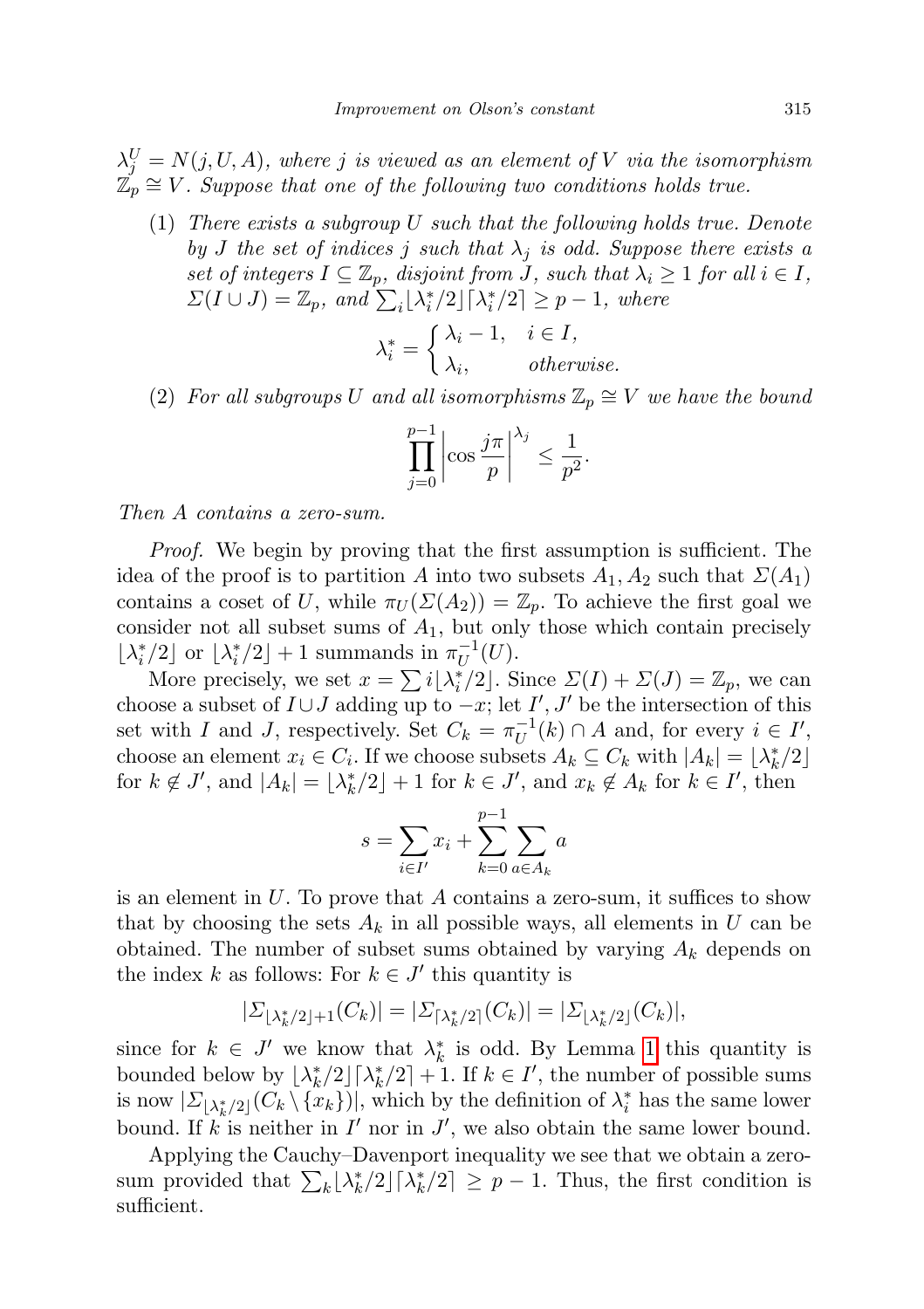Hence, we may assume that for each subgroup U the partition  $N(i, U, A)$ satisfies the second condition. Write  $e(x) = e^{2\pi i x/p}$ ; we view this as a function  $e : \mathbb{Z}_p \to \mathbb{C}$ . Then using orthogonality we see that the number of subsets of A adding up to 0 equals

$$
\frac{1}{p^2}\sum_{\alpha\in\mathbb{Z}_p^2}\prod_{a\in A}1+e(\langle a,\alpha\rangle).
$$

Clearly, the summand  $\alpha = 0$  contributes  $2^{|A|}/p^2$ . We have

$$
\prod_{a \in A} |1 + e(\langle a, (0, 1) \rangle)| = \prod_{j \in \mathbb{Z}_p} |1 + e(j)|^{N(j, \langle (0, 1) \rangle, A)}
$$
  
=  $2^{|A|} \prod_{j \in \mathbb{Z}_p} |\cos(\pi j/p)|^{N(j, \langle (0, 1) \rangle, A)} \le \frac{2^{|A|}}{p^2},$ 

where in the last step we used the second condition. Hence, the number of zero-sums is bounded from below by

$$
\frac{2^{|A|}}{p^2} - \frac{p^2 - 1}{p^2} \frac{2^{|A|}}{p^2} = \frac{2^{|A|}}{p^4} \ge 2
$$

provided that  $p \geq 13$ , that is, there exists a non-empty subset with sum 0.

Note that the two conditions in the lemma work in different directions: While the first condition says that most of the  $\lambda_i$  are small, the second condition says that most of the weight of the partition lies on indices  $i$ which are close to 0 or to  $p$ . From this difference we shall obtain our result.

<span id="page-5-0"></span>LEMMA 8. Suppose that  $p > 1024$  and that there exists a subgroup U such that the image  $\pi_U(A)$  of the projection has fewer than  $p/5$  elements. Then A contains a zero-sum.

*Proof.* We distinguish two cases, depending on the size of  $\pi_U(A)$ . As- $\frac{1}{U}$  Then we take for B an arbitrary set of  $\pi_U(A)$ . Assume first that  $|\pi_U(A)| \geq \sqrt{4p-7}$ . Then we take for B an arbitrary set of size  $\lfloor \sqrt{4p-7} \rfloor$  such that no two elements of B map to the same element size [ $\sqrt{4p} - i$ ] such that no two elements of *D* map to the same element under  $\pi_U$ . Then  $|A \setminus B| \geq p - \sqrt{p}$ . Set  $f(\ell) = \lfloor \ell/2 \rfloor \lceil \ell/2 \rceil$ . Using the convexity of the function f it can be established that  $\sum_x f(N(x, U, A \setminus B)) \geq p$  and we can apply Lemma [5.](#page-3-0) In fact, we have

$$
\sum_{x} f(N(x, U, A \setminus B)) \ge \frac{f(5)}{5} |A \setminus B| = \frac{6}{5} |A \setminus B|,
$$

and we consider the minimum of  $\sum_{i=1}^{k} f(n_i)$ , where the  $n_i$  are natural numbers. We can assume that  $\sum n_i = p - \lfloor \sqrt{p} \rfloor$  and  $k = \lfloor p/5 \rfloor$ . Suppose there is some j with  $n_j \leq n_i - 2$ . Then if we increase  $n_j$  by 1, and decrease  $n_i$  by 1,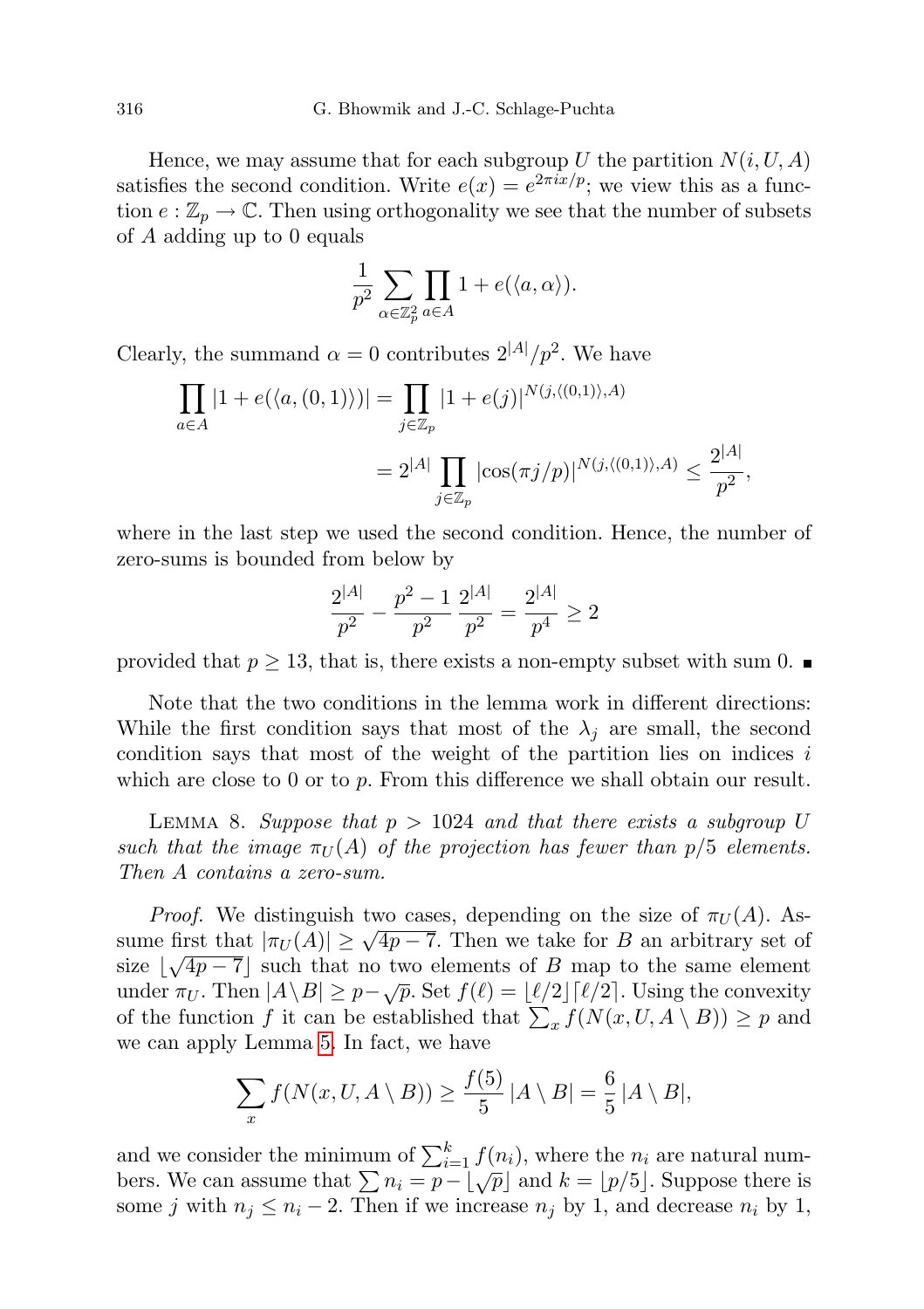the sum changes by

$$
f(n_j+1)-f(n_j)-f(n_i)+f(n_i-1)=\left\lfloor\frac{n_j+1}{2}\right\rfloor-\left\lfloor\frac{n_i}{2}\right\rfloor\leq 0.
$$

Thus, for the tuple realizing the minimum we may assume  $|n_i - n_j| \leq 1$  for all i, j. Note that for  $p > 25$  there is some i with  $n_i \geq 5$ , and therefore we have  $n_i \geq 4$  for all i. If  $n_i \geq 5$  for all i we would have  $p - \lfloor \sqrt{p} \rfloor \leq 5 \cdot p/5$ , which is absurd, and we conclude that  $n_i \in \{4, 5\}$  for all i, and that there which is absurd, and we conclude that  $h_i \in \{4, 6\}$  for an i, and that there are  $\lceil \sqrt{p} \rceil$  sets of size 4, and  $\lfloor p/5 \rfloor - \lceil \sqrt{p} \rceil$  sets of size 5. Hence the sum is bounded below by

$$
\lceil \sqrt{p} \rceil f(4) + (\lfloor p/5 \rfloor - \lceil \sqrt{p} \rceil) f(5) \ge 4\sqrt{p} + \frac{6p}{5} - 6\sqrt{p} - 16 \ge p
$$

provided that  $p > 1000$ .

In the second case there are  $p/2$  elements in A contained in pre-images of  $\pi_U$  of single points, which contain  $\sqrt{p}/4$  elements. Let B be the complement of this set. Again from convexity we see that  $\sum_x f(N(x, U, A \setminus B)) \geq p$ provided that  $\sqrt{p}/4 \geq 8$ , which is the case for  $p > 1024$ . On the other hand, the remaining points may be partitioned into sets containing  $p/2$  elements altogether, and no  $2\sqrt{p}$  have the same image under  $\pi_U$ , hence we see that  $\Sigma(\pi_U(B)) = \mathbb{Z}_p$  as well.  $\blacksquare$ 

## LEMMA 9. Suppose that  $p > 6000$ . Then A contains a zero-sum.

*Proof.* By the previous lemma we can select  $\lceil p/5 \rceil$  elements with different values under  $\pi_U$ . It suffices to show that the second condition of Lemma [7](#page-3-1) is satisfied for each set consisting of  $p/5$  different elements. Of course, the product over  $[p/5]$  different factors of the form  $|\cos(j\pi/p)|$  becomes smallest if the relevant values of j form an interval around 0, which is as symmetric as possible, that is, of the form  $[-x, y]$  with  $|x - y| \leq 1$ . In this case there are at least  $p/10-1$  positive and at least that many negative values of j, hence, the product in question is at most

$$
\prod_{-[p/10]+1}^{[p/10]-1} \cos(j\pi/p).
$$

To facilitate the computations, we take logarithms and replace the occurring sum by an integral. For  $n > 0$  we have

$$
\int_{n-1}^{n} \log \cos(t\pi/p) dt > \log \cos(n\pi/p),
$$

while for  $n < 0$  we have

$$
\int_{n}^{n+1} \log \cos(t\pi/p) dt > \log \cos(n\pi/p),
$$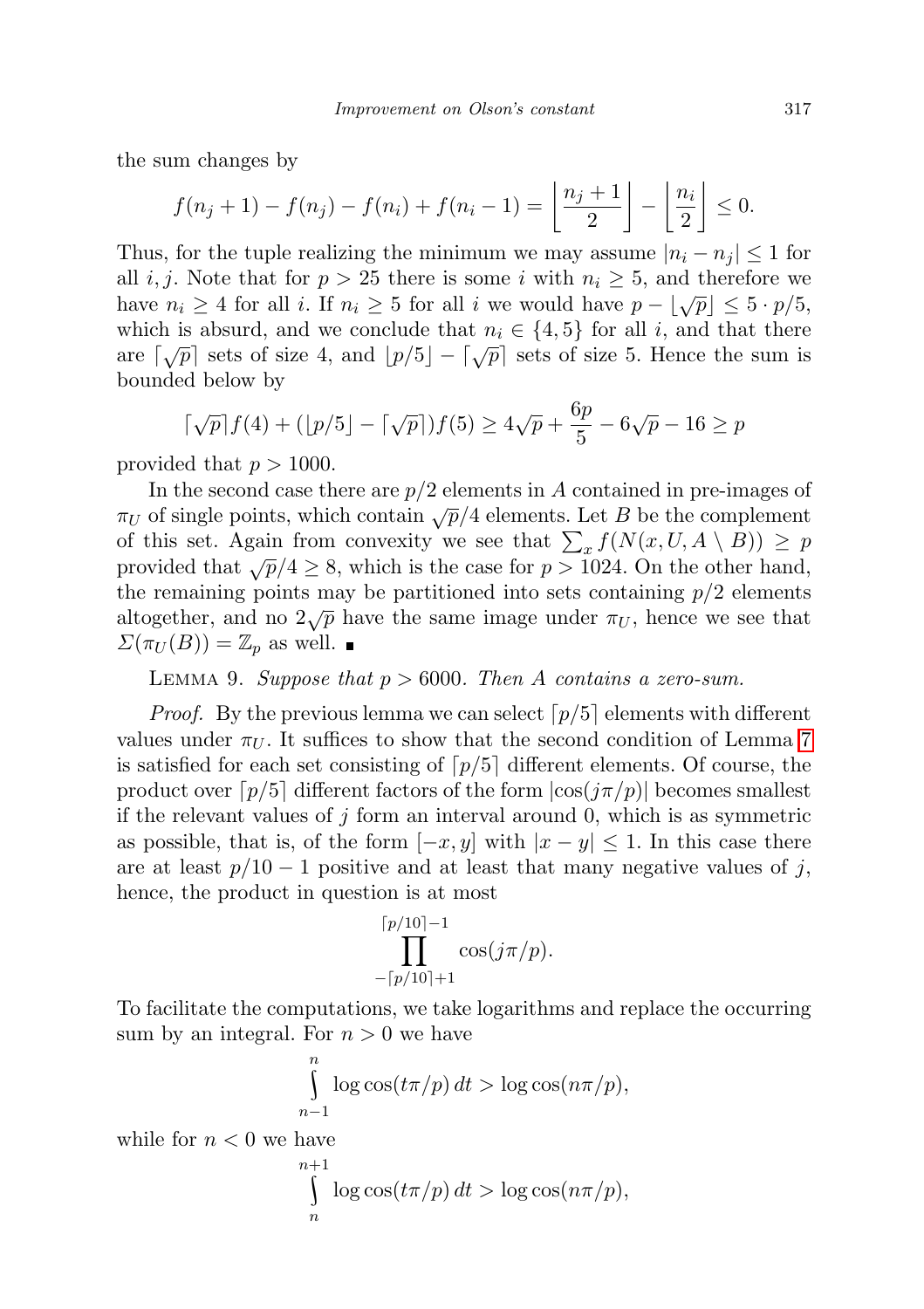hence we obtain

$$
\log \prod_{j=-\lceil p/10 \rceil+1}^{\lceil p/10 \rceil-1} \cos(j\pi/p) < \int \limits_{-p/10+1}^{\lceil p/10 \rceil-1} \log \cos(t\pi/p) dt
$$
\n
$$
< p \int \limits_{-1/10}^{1/10} \log \cos(t\pi) dt - 2 \log \cos \frac{\pi}{10}
$$
\n
$$
< -0.00332296p + 0.1004.
$$

Hence, our claim follows provided that  $1.1057p^2 < 1.003328^p$ , which is the case for  $p > 6000$ .

There are several obvious ways to improve the argument. First,  $p/5$  in Lemma [8](#page-5-0) can be improved though not beyond  $p/4$ . Then,  $1/p^2$  in the second condition of Lemma [7](#page-3-1) can be improved since the exponential sum will have a smaller value most of the time. However, it will be difficult to ensure that for some subgroup there will be no large term, that is, we do not expect to obtain anything better than  $1/p$ . Finally, one could consider the set of all partitions explicitly in the second part of Lemma [7;](#page-3-1) the improvement here would certainly be smaller than the bound obtained by taking  $p/4$  elements four times each. However, none of these improvements are completely straightforward, and even if we suppose that the technical difficulties could be overcome, our method cannot reach  $p < 200$  and 200 is already way beyond our current computational means. Moreover, the technicalities would certainly require very long arguments and this is particularly true for the enumeration of all partitions of p. Therefore we did not attempt to push our method to its limits. We did, however, formulate Lemma [7](#page-3-1) in a way more general than we actually needed, to help possible improvements.

Acknowledgments. We are grateful for the very detailed and helpful comments of the referee.

## References

- <span id="page-7-3"></span>[\[1\]](http://dx.doi.org/10.1112/blms/26.2.140) J. A. Dias da Silva and Y. O. Hamidoune, Cyclic spaces for Grassmann derivatives and additive theory, Bull. London Math. Soc. 26 (1994), 140–146.
- <span id="page-7-1"></span>[\[2\]](http://dx.doi.org/10.1016/j.jcta.2004.03.007) W. D. Gao, I. Ruzsa and R. Thangadurai, Olson's constant for the group  $\mathbb{Z}_p \oplus \mathbb{Z}_p$ , J. Combin. Theory Ser. A 107 (2004), 49–67.
- <span id="page-7-2"></span>[3] Y. O. Hamidoune and G. Zémor, On zero-free subset sums, Acta Arith. 78 (1996), 143–152.
- <span id="page-7-0"></span>[\[4\]](http://dx.doi.org/10.4064/aa131-4-1) H. H. Nguyen, E. Szemerédi and V. H. Vu, Subset sums modulo a prime, ibid. 131 (2008), 303–316.
- <span id="page-7-4"></span>[\[5\]](http://dx.doi.org/10.1016/S0021-9800(68)80027-4) J. E. Olson, An addition theorem modulo p, J. Combin. Theory 5 (1968), 45–52.